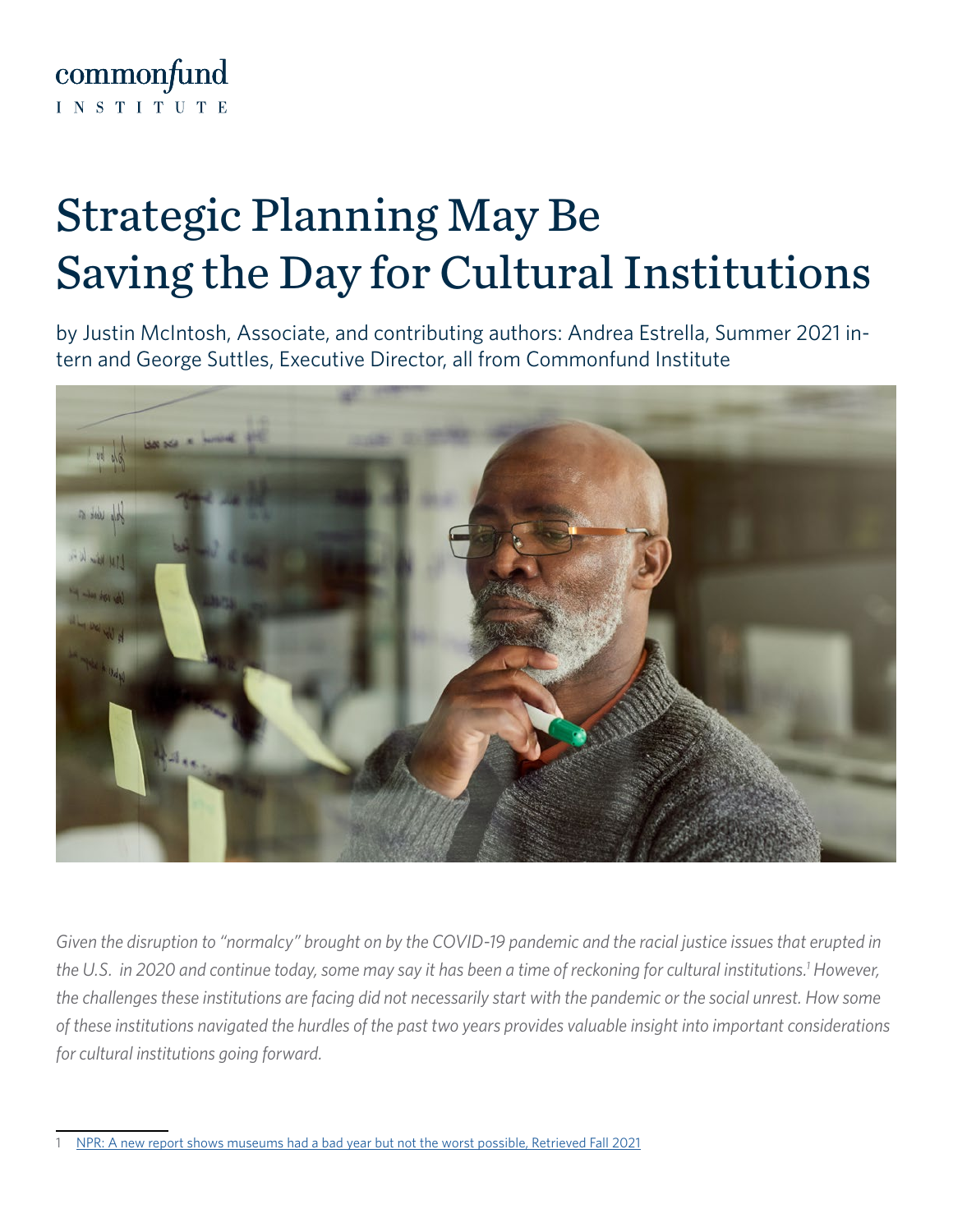*For purpose of this article, we define a cultural institution to be an operating nonprofit (or a foundation that directly supports such an entity) that supports the arts and other cultural endeavors (e.g., museums, art galleries, symphonies, libraries). These are not grant-making organizations; rather, they are typically recipients of grants from private and public foundations.* 

One issue exacerbated by the pandemic in early 2020 was the extreme financial hardship that many museums faced, as profits from ticket and admission sales plummeted for several months. A cultural institution's revenue can include, earned income from sources such as admissions, rental space, as well as investment and endowment earnings, government funding, and charitable donations. The American Alliance of Museums (AAM) conducted a [survey](https://www.aam-us.org/2020/07/22/a-snapshot-of-us-museums-response-to-the-covid-19-pandemic/) of 760 museums in June 2020 that reported one-third of respondents expected to lose over 40 percent of their annual operating income and only two-thirds were confident that they'd be able to survive through 2021.<sup>2</sup> Although these survey results are informative, many would argue that cultural institutions were facing challenges in several capacities prior to the pandemic.

According to the [Americans for the Arts,](https://www.americansforthearts.org/) the COVID pandemic resulted in financial losses to nonprofit arts and cultural organizations of an estimated \$14.1 billion as of October 2020. Ninety percent of organizations had a pandemic-related closing, 96 percent of organizations cancelled events and 29 percent of organizations laid off or furloughed staff.<sup>3</sup> The National Endowment for the Arts [reported](https://www.arts.gov/sites/default/files/2008-SPPA.pdf) a downward trend in art museum attendance in recent decades, with visitation declining by approximately 42 million visits between 2002 and 2008 and by 16 million visits between 2008 and 2012. More recently, broader population sampling conducted on behalf of AAM by Wilkening Consulting, stated 22 percent of the public visited a museum in 2020—a decline from 28 percent in 2017—with only 13 percent of the broader population reporting they visit museums regularly.4 However, a lack of sufficient data means that the picture for the industry as a whole is much less clear.

It can be easy to attribute pandemic-related revenue loss to drastic reductions in visitation, however it should be noted that decreases in charitable giving have also had an impact. While charitable donations across the U.S. increased by 3.8 percent in 2020 compared to the year prior, donations were not evenly distributed across types of institutions. For example—based on the categorizations in the *[Giving USA Annual](https://givingusa.org/)  [Report](https://givingusa.org/)*—organizations focused on "public-society benefit" and "environment and animals" saw the greatest increases in giving, of 14.3 percent and 10.3 percent, respectively. While organizations focused on "arts, culture, and humanities" saw an 8.6 percent decline in giving.<sup>5</sup> This decline, paired with the loss of typical revenue sources such as admission ticket sales, contributed to the significant financial strain experienced by cultural institutions over the past two years. As of Q2 2021, science and technology centers were only providing 42 percent of their usual programing and events.<sup>6</sup> For many organizations, these drops in revenue translated into painful cuts in spending with serious operational implications, their ability to fulfill their mission.

The pandemic shut down and challenges later encountered with reopening in late 2020 and 2021 made for a difficult adjustment period, even for organizations that engaged in extensive strategic planning prior to the onset of the pandemic. However, our analysis concludes that cultural institutions that dedicated more time and thought to their strategic approach pre-pandemic—reimagining programmatic elements, revenue streams, operations, endowment management etc.—were better equipped to adapt than those without thoughtful and comprehensive plans of action. The former were able to make fewer cuts, better preserve their missions and community roles, and in some cases, have even been able to expand their organizational capacities.<sup>7</sup> This article highlights the benefits of strategic planning in the areas of endowment management and spending, governance, and operations as it pertains to cultural institutions and their respective foundations.

<sup>2</sup> [American Association of Museums: National-Survey-of-COVID19-Impact-on-US-Museums, Retrieved Fall 2021](https://www.aam-us.org/wp-content/uploads/2020/07/2020_National-Survey-of-COVID19-Impact-on-US-Museums.pdf)

<sup>3</sup> [Upstart Co-Lab: The Guide-what cultural institutions need to know about investing for values and mission, Retrieved Winter 2021](https://upstartco-lab.org/wp-content/uploads/2020/12/Upstart-Co-Lab-The-Guide-Nov-2020-Final.pdf)

<sup>4</sup> [Wilkening Consulting: 2019 Annual Survey, Retrieved Fall 2021](http://www.wilkeningconsulting.com/datamuseum/category/2019-annual-survey)

<sup>5</sup> [Giving USA: Annual Report, Retrieved Fall 2021](https://store.givingusa.org/products/2021-annual-report?variant=39329211613263)

<sup>6</sup> [Association of Science and Technology Centers: Attendance and Operations Year in Review, Retrieved Winter 2021](https://www.astc.org/wp-content/uploads/2021/09/ASTC-Attendance-and-Operations-Year-in-Review.pdf)

Institute of Museum and Library Services: Facing Challenges with Residence: How Museums are Responding during COVID-19, Retrieved [Winter 2021](https://www.imls.gov/blog/2020/04/facing-challenge-resilience-how-museums-are-responding-during-covid-19)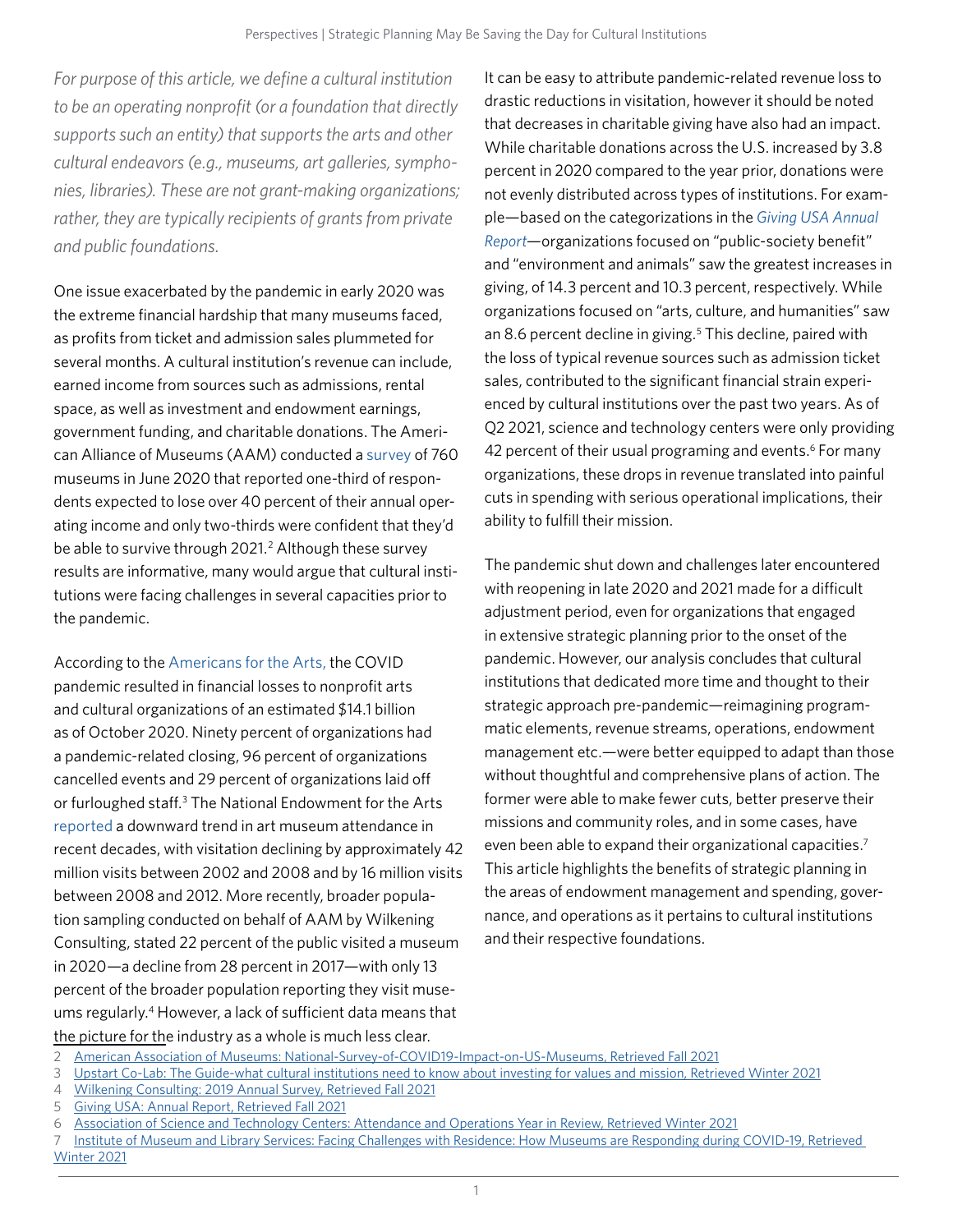#### **ENDOWMENT MANAGEMENT AND SPENDING**

A sharp market contraction in the early stages of the pandemic negatively impacted endowments of cultural institutions, although the market recovery was quick. Increased spending from endowment (or draw down) to replace lost revenue, shoring up 2020 operating budgets and having a strategic recovery plan benefited those institutions confronting financial issues.

For example, in 2020, *[The New York Times](https://www.nytimes.com/2020/06/02/arts/endowments-coronavirus.html?searchResultPosition=5)* reported that the [Lyric Opera of Chicago](https://www.lyricopera.org/) planned to spend \$23 million from its \$173 million dollar endowment in response to COVID revenue losses, almost triple the amount it usually draws down. The [Los Angeles Philharmonic](https://www.laphil.com/) took a \$37 million draw from its endowment, more than twice what it usually takes. Additionally, the [New York City Ballet](https://www.nycballet.com/) had planned to take roughly \$11 million from its endowment, representative of the typical five percent draw. However, faced with a looming deficit, it was expected to take about \$19 million instead.8 Some institutions that preferred not to dip into their endowments found other creative ways to leverage their financial resources. The [Association of Art Museum](https://aamd.org/)  [Directors](https://aamd.org/) (AAMD), acknowledging the difficult situation in 2020, adopted a board resolution to not penalize museums if they redirected endowment investment income from restricted sources to general operations. This, however, did not account for state or donor restrictions, to which many endowed cultural institutions reached out for flexibility. The [Metropolitan Museum of Art](https://www.metmuseum.org/) in New York decided to spend it's roughly \$150 million in endowment earnings on operating expenses to shore up losses from the pandemic, instead of on art acquisition.<sup>9</sup> This was true for many other cultural institutions-even if they did not dip into their endowment they sought flexibility from donors and their board to spend endowment income to maintain operations. For example, in 2020 the Metropolitan Museum of Art redirected \$25 million in donations to its endowment to start an emergency fund.10 The fund helped support exceedingly high operating expenses for the year and provided a financial safety net for the future.

#### **OPERATIONS**

Operational challenges spurred by the pandemic in relation to social distancing and state shutdowns caused cultural institutions to quickly adopt new operational and communication techniques to have the best shot at survival. With 98 percent of museums closing their physical doors for some period in 2020, many opted to created virtual content, online educational programming, and social media events to engage community members and connect with patrons.<sup>11</sup> The [New Orleans Museum of Art](https://noma.org/) drastically expanded the depth of the virtual content that they provide. In a single day the museum created and launched a comprehensive library of curator talks, virtual tours, and other digital offerings. The amplification of virtual content increased access to the museum's collections for disabled persons and other communities that normally would not be able to enjoy the content in its entirety. A testament to this increased accessibility and reach of a broader audience occurred in April of 2021, as the museum reported having 7,000 hours of content streamed on their YouTube channel.12 This is one example of how cultural institutions revamped their operational approach to be more inclusive and support their community in the midst of a crisis.

Institutions that fared well throughout the COVID crisis have expanded and redefined how they conduct operations to adapt to the needs of their community. This can be seen at The [Children's Museum of Fond du Lac](https://www.cmfdl.org/),<sup>13</sup> an organization heavily dependent on ticket revenue and membership income. When they saw the need to pivot because of pandemic-related shutdowns, Andrea Welsch, Executive Director, leaned heavily into strategy by participating in weekly conference calls with the [Association of Children's](https://childrensmuseums.org/)  [Museums,](https://childrensmuseums.org/) an international professional society focused on the betterment of children's museums. The calls served as an opportunity and space to share best practices in sustaining cultural institutions during the pandemic. It was through these meetings that Welsch was put in contact with Aaron Sadoff, superintendent of the [School District of North](http://www.nfdlschools.org/)  [Fond du Lac.](http://www.nfdlschools.org/) Having heard that schools would be receiving federal-relief money, Welsch reached out to Sadoff to ask if

- 11 [American Alliance of Museums: National Survey of COVID-19 Impact on United States Museums, Retrieved Winter 2021](https://www.aam-us.org/wp-content/uploads/2020/07/2020_National-Survey-of-COVID19-Impact-on-US-Museums.pdf)
- 12 [Art News: What Keeps U.S. Art Museums Running and How Might the Pandemic Change That, Retrieved Fall 2021](https://www.artnews.com/art-news/news/united-states-art-museum-financing-1234584930/)

<sup>8</sup> [New York Times, The Sacrosanct Endowment? Not Anymore for Some Groups, Retrieved Fall 2021](https://www.nytimes.com/2020/06/02/arts/endowments-coronavirus.html?searchResultPosition=5)

<sup>9</sup> [Hyper Allergic, Why Museums Can't Always Fall Back on Endowments, Retrieved Fall 2021](https://hyperallergic.com/556133/why-museums-cant-always-fall-back-on-endowments/)

<sup>10</sup> [Art News: What Keeps U.S. Art Museums Running and How Might the Pandemic Change That, Retrieved Fall 2021](https://www.artnews.com/art-news/news/united-states-art-museum-financing-1234584930/)

<sup>13</sup> [The Chronicle of Philanthropy: A Children's Museum's Partnership With Local School District Brings in Revenue and New Ideas, Retrieved](https://www.philanthropy.com/article/a-childrens-museums-partnership-with-local-school-district-brings-in-revenue-and-new-ideas)  [Summer 2021](https://www.philanthropy.com/article/a-childrens-museums-partnership-with-local-school-district-brings-in-revenue-and-new-ideas)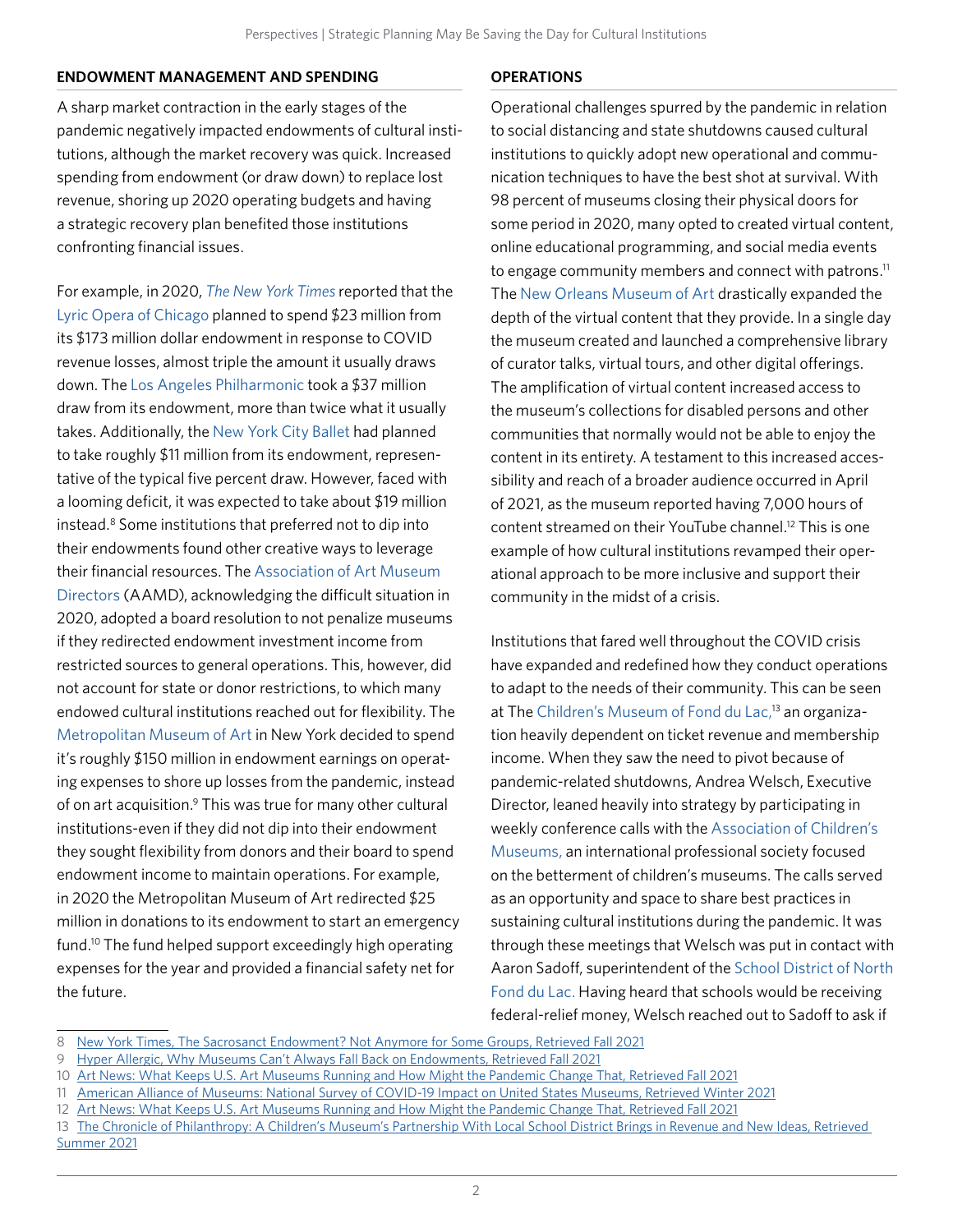his district had any space needs that the museum could help accommodate. Ultimately, the museum rented out space to [Treffert Way for the Exceptional Mind](https://www.treffertway.com/)—a public charter school with a mission of experiential and movement-based learning—allowing them to maintain their approach to teaching while also adhering to social distancing guidelines. In this way, the museum was able to reroute federal funding sent to the school to compensate for revenue losses, limiting the number of layoffs necessary and covering much of their costs. Beyond financial benefits, this arrangement also allowed the museum to continue its community outreach and gain better insight into the community's needs. This partnership gave the museum inspiration for the creation of a "quiet" room, a space designed to allow children, particularly those with autism, to avoid the sensory overload that often accompanies crowded public spaces. This example highlights the importance of making space for innovative, perhaps unheard-of ideas, when pivoting strategy to meet the needs of a crisis.

These expansions to operations and services provided to the public do not exist in a vacuum. According to the [Asso](https://www.astc.org/)[ciation of Science and Technology Centers,](https://www.astc.org/) cultural institutions have been increasing their occupational capacity with approximately 80 percent of facilities being open to the public since September 2021. They also increased their public program offerings by 20 percent between Q2 2020 and Q2 2021.14 Not only are cultural institutions providing more services to the community, but the community is taking advantage of them. According to reports conducted by the [Little Rock Zoo](https://www.littlerockzoo.com/) and [Lake Superior Zoo](https://lszooduluth.org/) both organizations have seen record breaking increases in attendance and membership in 2021.<sup>15</sup> To draw attendance, the Little [Rock Zoo](https://www.littlerockzoo.com/) in Arkansas started their first annual GloWILD! Larger than Life Light Experience that features over 50,000 LED animal lights. They also welcomed a baby rhino to the facility and incorporated suggestions from the community to pick the baby's name.<sup>16</sup> In June of 2021, the [Brooklyn Chil](https://www.brooklynkids.org/)[dren's Museum](https://www.brooklynkids.org/) and the [Bronx Zoo](https://bronxzoo.com/) expanded their operational capacity by hosting public COVID vaccination sites and gave families free admission to their exhibits and a family pass after receiving the vaccination.17 Cultural institutions are clearly reevaluating their role in educating and serving the public and are actively implementing strategies to increase their programming and offerings.

#### **GOVERNANCE**

In recent years, social justice movements in the arts and culture space have, and continue to, highlight the disconnect between certain practices of cultural institutions and public opinion.

In March of 2021, an artists' coalition called International Imagination of Anti-National Anti-Imperialist Feelings (IIAAF) led a 10-week-long series of protests directed towards the Museum of Modern Art. The protests were focused on the institution's perceived "elitism, hierarchy, inequality, precarity, disposability, anti-Blackness, [and] misogyny," as well as chairman Leon Black's ties to questionable figures.18 The protests reflected a broader demand for institutions to make greater strides towards racial justice, take greater accountability and be more transparent with their governing boards. The social justice reckoning of 2020 showed that if governing bodies of cultural institutions want to progress, they need to listen to their communities. Institutions that are in tune with the the needs of the communities are more likely to continue to successfully fulfill their missions.

In June of 2020 the Board of Trustees at the [San Diego](https://museumofus.org/)  [Museum of Man](https://museumofus.org/) officially renamed the institution to the "Museum of Us," thus acknowledging their own complacency in systems that perpetuate inequality.

Over the past two years, many boards of directors have looked internally to reflect on the diversity of their board's composition which has led to the adoption of more inclusive recruiting practices by many. The New Orleans Museum of Art recently released a statement on their website indicating plans to diversify their board of trustees and increase the number of BIPOC—Black, Indigenous, and people of color identifying board members to 25 percent each year over the next three years.19 Other large cultural institutions have

<sup>14</sup> [Association of Science and Technology Centers: Attendance and Operations Year in Review, Retrieved Winter 2021](https://www.astc.org/wp-content/uploads/2021/09/ASTC-Attendance-and-Operations-Year-in-Review.pdf)

<sup>15</sup> [Duluth News Tribune: Lake Superior Zoo bounces back from pandemic, Retrieved Winter 2021](https://www.duluthnewstribune.com/business/lake-superior-zoo-bounces-back-from-pandemic)

<sup>16</sup> [THV11: Little Rock Zoo sees record-high membership after pandemic slump, Retrieved Winter 2021](https://www.thv11.com/article/news/local/little-rock-zoo-record-high-membership-pandemic/91-f659fee9-9558-4983-8daf-6eb24c370d67)

<sup>17</sup> [amNY: More NYC cultural institutions to offer COVID-19 vaccine, free admissions, Retrieved Winter 2021](https://www.amny.com/news/more-cultural-institutions-to-offer-covid-vaccine-free-admissions/)

<sup>18</sup> [Art Forum: Artists Coalition Announces Strike Action Against MOMA, Retrieved Winter 2021](https://www.artforum.com/news/artists-coalition-announces-strike-action-against-moma-85349)

<sup>19</sup> [New Orleans Museum of Art: NOMA Announces Seven New Members of Board of Trustees for 2021, Retrieve Fall 2021](https://noma.org/noma-announces-seven-new-members-of-board-of-trustees-for-2021/)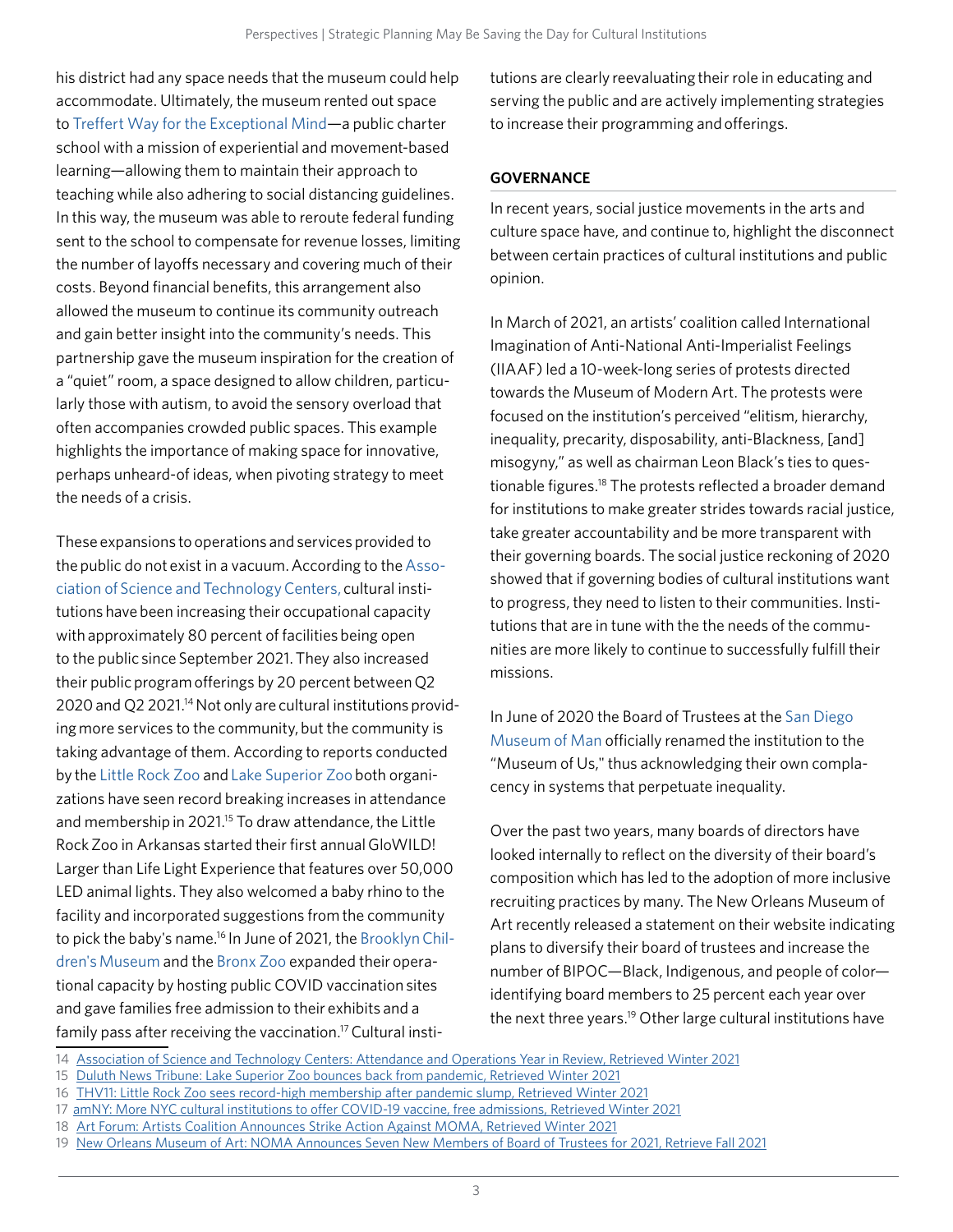hired Diversity, Equity, Inclusion and Access (DEIA) consultants to train their leadership, staff, docents and volunteers and conduct assessments of the institution to form a DEIA framework. The New Orleans Museum of Art adopted new governance policies that emphasize diversity of thought and leadership experience as a strategic approach to governance. This puts them in a position to respond to the social unrest during the pandemic and beyond.

By taking a definitive stance on inclusion, cultural institutions are rebranding themselves to be more inviting and to hold space for events that support and engage their communities in unique ways. The intricacies of the sector, given major differences between types of cultural institutions, calls for strategic approaches to innovation that prioritize community inclusion to carry the institution and its mission into perpetuity.

#### **INSIGHTS FOR THE FUTURE**

Below are some considerations as we look to the future of cultural institutions:

#### Endowment Management

Cultural institutions fortunate enough to have an endowment understand the difficulty of starting, maintaining, and growing it. Prudent scenario planning and endowment management help to optimally grow the endowment when times are good and provide protection and resiliency when times are less favorable. As markets continue to recover and people are slowly getting back to patronizing cultural institutions, endowments set up to generate returns and recover quickly after future downturns will be important.<sup>20</sup>

We've seen some cultural institution endowments realize incredible gains over the past eighteen months. Now, let's explore how they may be able to maintain some of the adjustments made to their endowment spending. For example, the AAMD and other trade association bodies that regulate museum best practices, could provide more flexibility to allow art museums the option to reallocate investment income generated during the pandemic to more liquid operating reserves to complement the endowment for longer-term sustainability of the institution.<sup>21</sup>

Additionally, many of the strides made by cultural institutions in the Environmental, Social, and Governance (ESG) and impact investing spaces need to not only be continued but intensified. Sustainable investing, investing in diverse managers, and other values-aligned investment strategies speak to the global shift in awareness that has grown along with the COVID-19 pandemic and the racial reckoning of 2020.

[Upstart Co-Labs,](https://upstartco-lab.org/) an organization that connects impact investing to the creative economy, in partnership with [Rockefeller Philanthropy Advisors,](https://www.rockpa.org/) recently produced a report "[The Guide: What Cultural Institutions Need to](https://upstartco-lab.org/wp-content/uploads/2020/12/Upstart-Co-Lab-The-Guide-Nov-2020-Final.pdf)  [Know about Investing for Values and Mission](https://upstartco-lab.org/wp-content/uploads/2020/12/Upstart-Co-Lab-The-Guide-Nov-2020-Final.pdf)" with impact investing strategies and frameworks for cultural institutions with a focus on post-pandemic growth, recovery, and values alignment investing approaches.<sup>22</sup> These frameworks and implementation guides chart a path toward sustainable, impact focused investing that allows cultural institutions to do well and generate positive social and environmental impact for communities they serve.

#### Human Capital and Operations

Pandemic-related shutdowns forced cultural institutions to lay off more than 14,400 employees across the U.S. which comprised 28 percent of the sectors' workforce.<sup>23</sup> With this in mind, institutions should focus on employee retention and development strategies that help employees feel valued and increase productivity. Institutions should consider leveraging technology and virtual programming to optimize staffing size and employment opportunities. The incorporation of virtual programing and events provides the institution and its employees with more adaptable, inclusive and cost-effective opportunities to engage with the community.

The pandemic also illuminated the complex business models of cultural institutions. Performance and admission ticket sales, government contracts, philanthropy, and endowments are the key revenue levers. Flexibility from donors, increased government spending to support a vibrant arts and cultural ecosystem, and lessons learned from institutions that have reimagined their endowment spending should not be lost post-pandemic.

21 [Commentary: Art Museum Endowments Soared in the Pandemic. So Why Sell Art to Pay Bills? Retrieved Winter 2021](https://www.latimes.com/entertainment-arts/story/2021-06-08/art-museums-endowments-covid-pandemic-dividend)

<sup>20</sup> [Commonfund, Evolving Asset Allocation and Policy Portfolios \(Video\), Retrieved Winter 2021](https://www.commonfund.org/research-center/videos/risk-drawdown-recovery)

<sup>22</sup> [Upstart Co-Labs, The Guide: What Cultural Institutions Need to Know about Investing for Values and Mission, Retrieved Winter 2021](https://upstartco-lab.org/what-cultural-institutions-need-to-know-about-imp-inv/)

<sup>23</sup> [AFSCME Cultural Workers United: Accountability Report, Retrieved Winter 2021](https://report.culturalworkersunited.org/)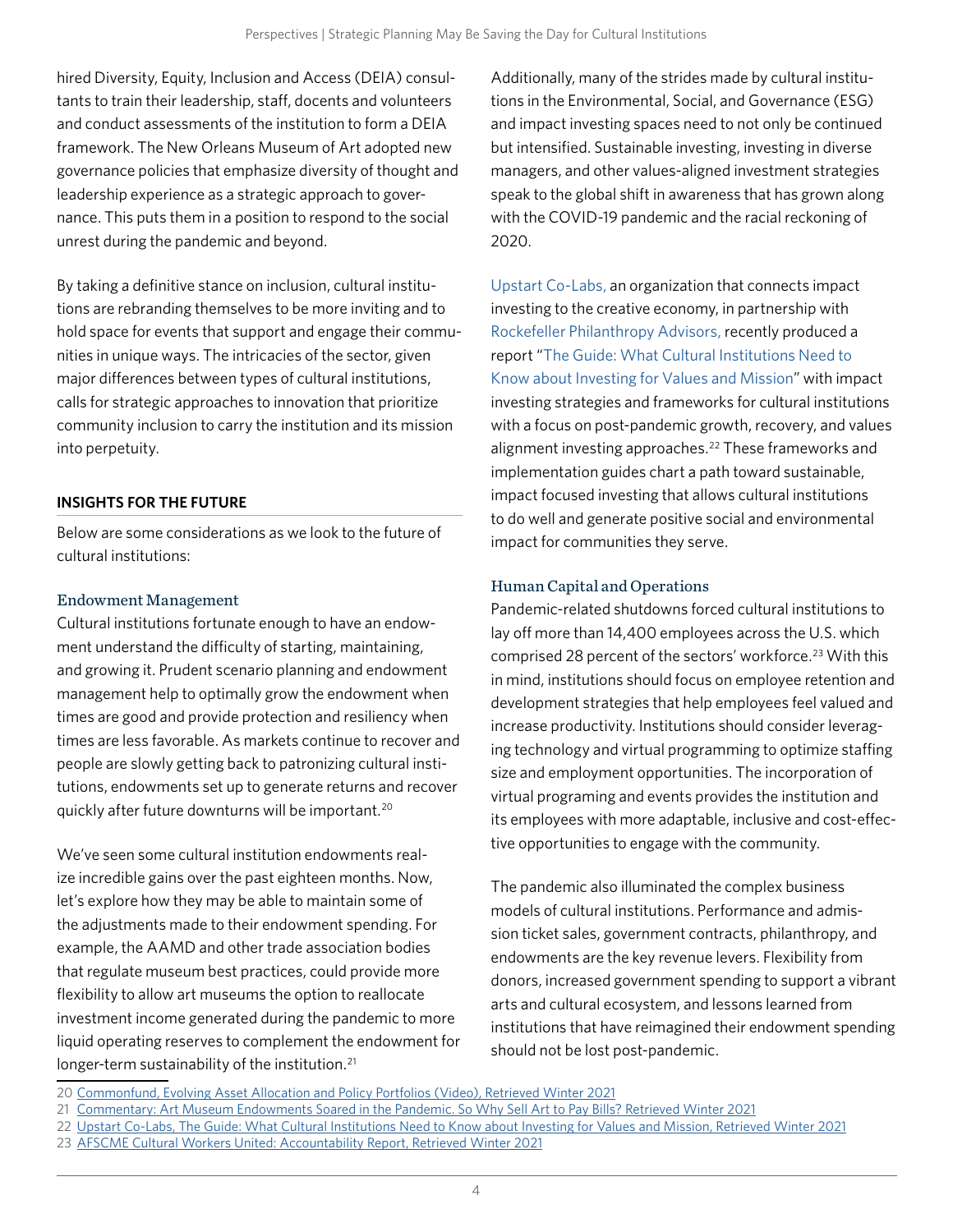#### Governance

The importance of transparency between board members and the communities they serve is apparent. We have seen evidence of this as cultural institutions consider who serves on their board, who they accept philanthropic gifts from, and who has access to their institutions as patrons and supporters. Following the framework of community-based participatory research, we encourage cultural institutions to solicit feedback from and involve their communities in cultivating a mutually beneficial relationship. By fostering an explicit pathway for collaboration between patrons, the wider community and the board, ways to support and engage the community through initiatives and inclusive practices can be identified. The implementation of surveys or an open-comments web page is a starting point for community members to feel a deeper connection to the institution and for the board to incorporate sentiments from their community into governance decisions.

With many cultural institutions reopening their doors to the public now that COVID vaccination rates are steadily increasing, it is imperative that they learn from the past two years and recognize the importance of strategic planning in endowment management, operations and governance. Prioritizing innovation and reevaluating brand and communications strategies that seeks input from the community and fosters a culture of social inclusion will help to ready cultural institutions for future stress tests that may confront them.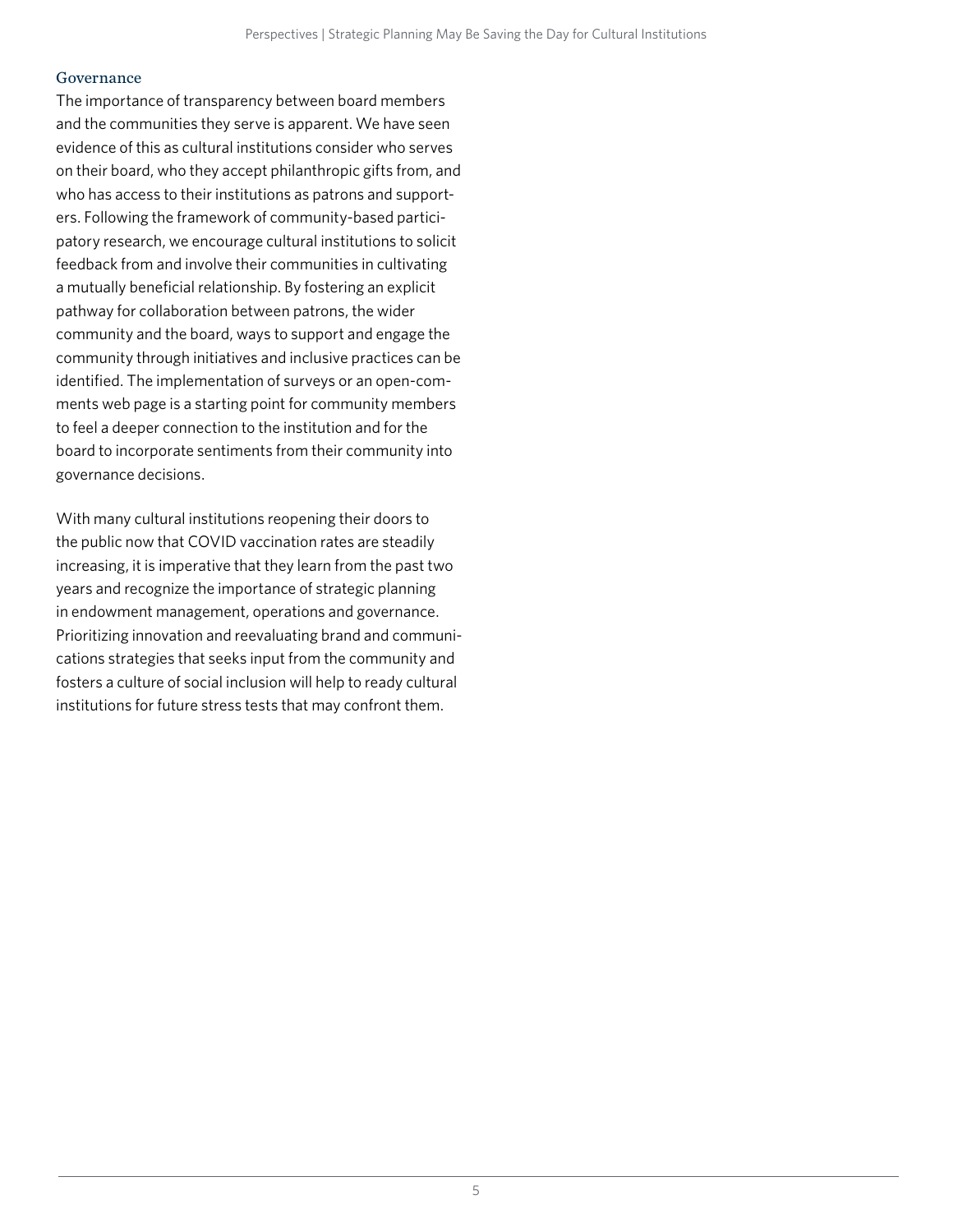Perspectives | Strategic Planning May Be Saving the Day for Cultural Institutions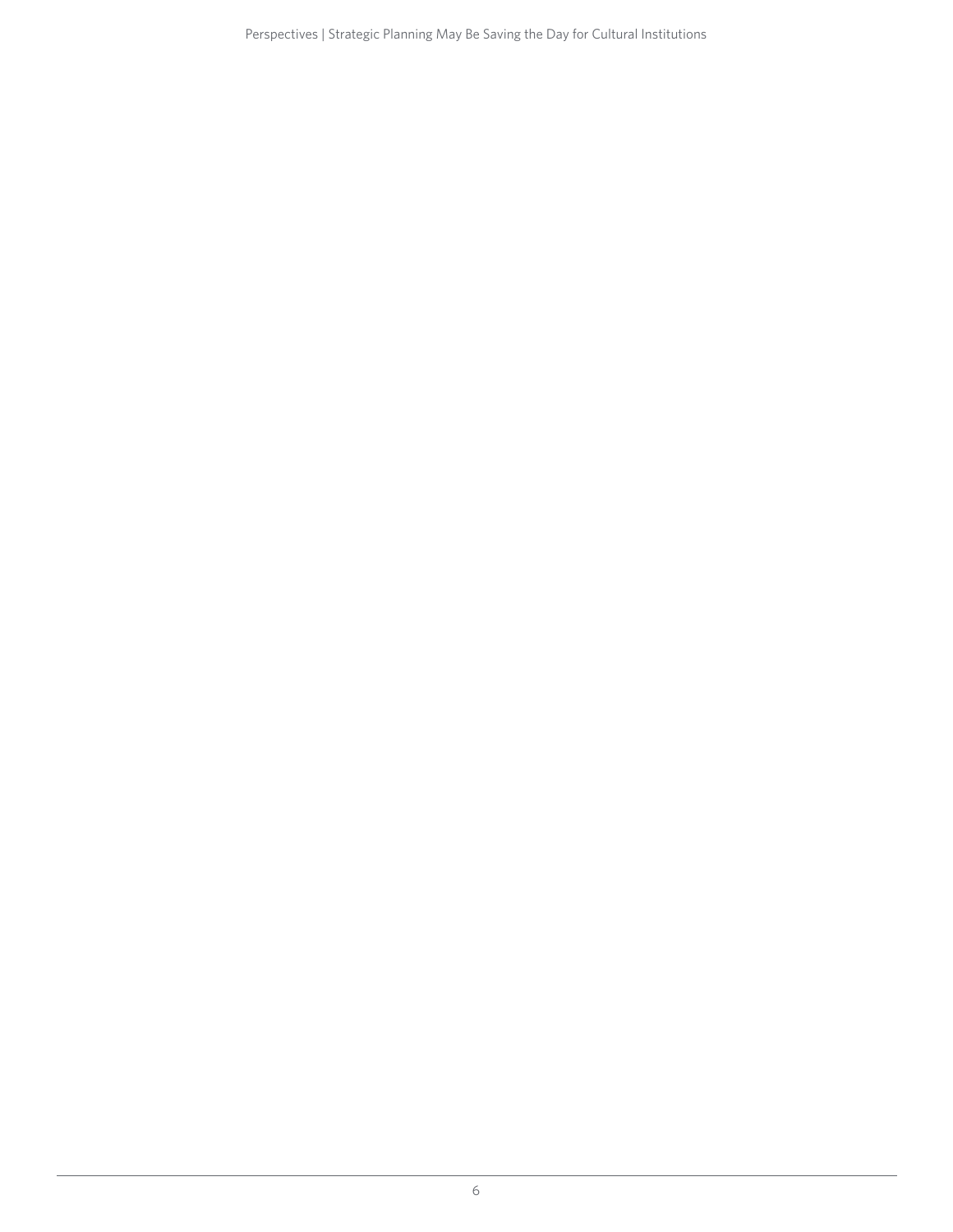Perspectives | Strategic Planning May Be Saving the Day for Cultural Institutions

This page intentionally left blank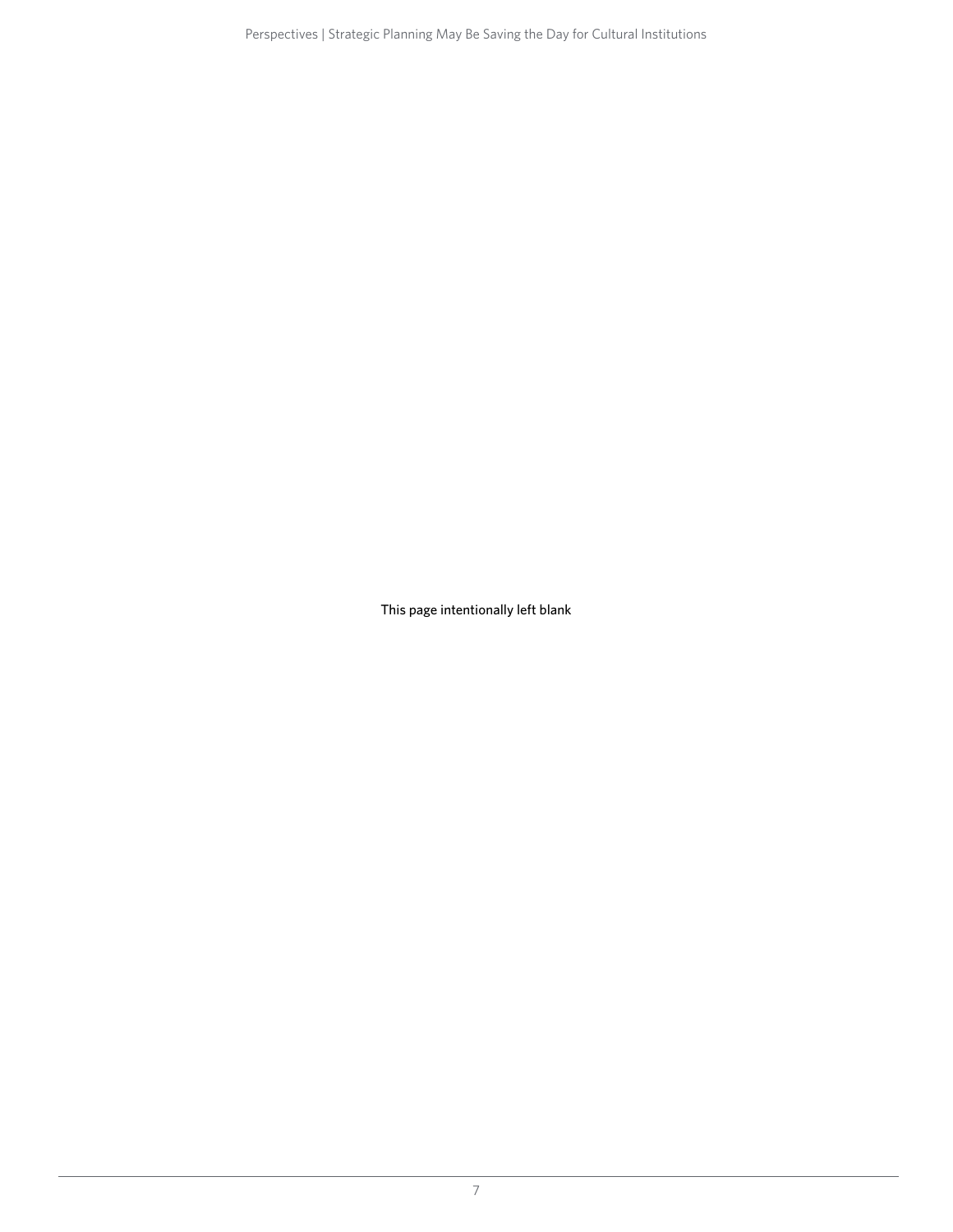### Market Commentary

Information, opinions, or commentary concerning the financial markets, economic conditions, or other topical subject matter are prepared, written, or created prior to posting on this Article and do not reflect current, up-to-date, market or economic conditions. Commonfund disclaims any responsibility to update such information, opinions, or commentary.

To the extent views presented forecast market activity, they may be based on many factors in addition to those explicitly stated in this Article. Forecasts of experts inevitably differ. Views attributed to third parties are presented to demonstrate the existence of points of view, not as a basis for recommendations or as investment advice. Managers who may or may not subscribe to the views expressed in this Article make investment decisions for funds maintained by Commonfund or its affiliates. The views presented in this Article may not be relied upon as an indication of trading intent on behalf of any Commonfund fund, or of any Commonfund managers.

Market and investment views of third parties presented in this Article do not necessarily reflect the views of Commonfund and Commonfund disclaims any responsibility to present its views on the subjects covered in statements by third parties.

Statements concerning Commonfund's views of possible future outcomes in any investment asset class or market, or of possible future economic developments, are not intended, and should not be construed, as forecasts or predictions of the future investment performance of any Commonfund fund. Such statements are also not intended as recommendations by any Commonfund entity or employee to the recipient of the presentation. It is Commonfund's policy that investment recommendations to investors must be based on the investment objectives and risk tolerances of each individual investor. All market outlook and similar statements are based upon information reasonably available as of the date of this presentation (unless an earlier date is stated with regard to particular information), and reasonably believed to be accurate by Commonfund. Commonfund disclaims any responsibility to provide the recipient of this presentation with updated or corrected information.